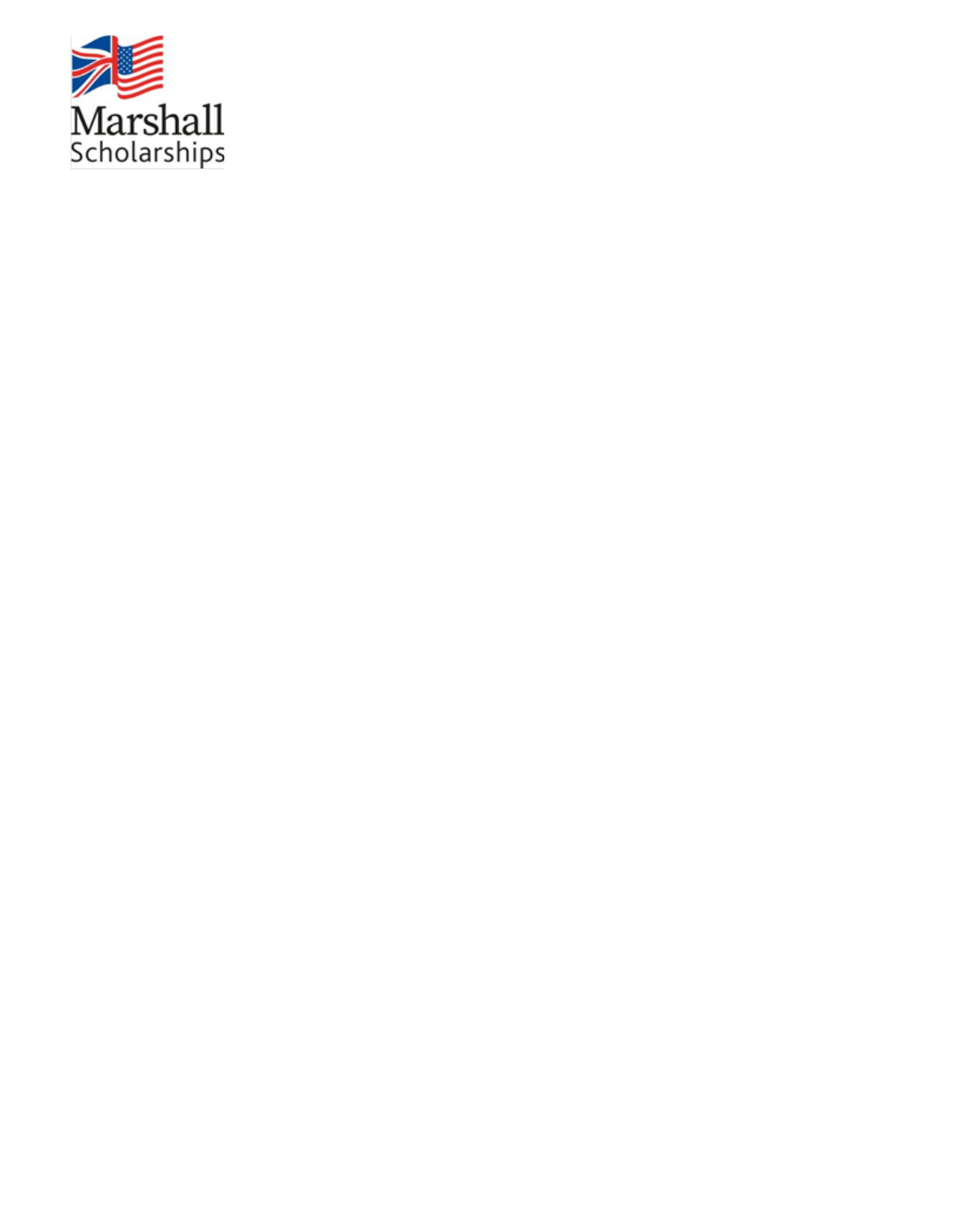# **2023-24 RULES FOR CANDIDATES WISHING TO UNDERTAKE A ONE YEAR MARSHALL SCHOLARSHIP**

Marshall Scholarships finance young Americans of high ability to study for a degree in the United Kingdom in a system of higher education recognised for its excellence.

Founded by a 1953 Act of Parliament, Marshall Scholarships are mainly funded by the Foreign, Commonwealth and Development Office and commemorate the humane ideals of the Marshall Plan conceived by General George C Marshall. They express the continuing gratitude of the British people to their American counterparts.

The one-year Marshall Scholarship is aimed at applicants who have strong reasons for wishing to study in the UK but are unable to commit to the twoyear scholarship.

Applicants for the one year award will be required to provide a statement for the following:

*The one year Marshall Scholarship is aimed at applicants who have strong reasons for wishing to study in the UK but are unable to commit to the twoyear scholarship. Please read the objectives of the Marshall Scholarship outlined in the Rules and provide a statement that outlines why you are unable to apply for a two-year Scholarship (300 words maximum)*

The objectives of the Marshall Scholarships are:

- To enable intellectually distinguished young Americans, their country's future leaders, to study in the UK.
- To help Scholars gain an understanding and appreciation of contemporary Britain.
- To contribute to the advancement of knowledge in science, technology, the humanities and social sciences and the creative arts at Britain's centres of academic excellence.
- To motivate Scholars to act as ambassadors from the USA to the UK and vice versa throughout their lives thus strengthening British American understanding.
- To promote the personal and academic fulfilment of each Scholar.

In appointing Scholars, the Selectors will look for candidates who have the potential to excel as scholars, as leaders and as contributors to improved UK-US understanding. Assessment will be based on academic merit, leadership potential and ambassadorial potential. Details of the criteria used for selection can be found on the [website.](https://www.marshallscholarship.org/apply/criteria-and-who-is-eligible)

The conditions of award, application and selection procedures are set out in this document.

# **GENERAL**

- 1. Up to fifty Marshall Scholarships will be awarded in 2023. They are tenable at any British university and for study in any discipline at graduate level, leading to the award of a British university degree (courses not funded are outlined below). **Conditions governing Two Year Scholarships are set out in a separate set of Rules for the Two Year Scholarship.**
- 2. Candidates are invited to indicate first and second choice courses at the same or different universities. Expressions of interest in studying at universities other than Oxford, Cambridge and London institutions are particularly welcomed. Candidates are especially encouraged to consider the Marshall Partnership Universities. A course search facility is available here:

[https://www.marshallscholarship.org/study-in-the](https://www.marshallscholarship.org/study-in-the-uk/course-search)[uk/course-search](https://www.marshallscholarship.org/study-in-the-uk/course-search)

#### NB: The selection of Scholars is based on our published criteria:

[https://www.marshallscholarship.org/apply/criteria](https://www.marshallscholarship.org/apply/criteria-and-who-is-eligible)[and-who-is-eligible.](https://www.marshallscholarship.org/apply/criteria-and-who-is-eligible) This includes, under the academic criteria, a range of factors, including a candidate's choice of course, choice of university, and academic and personal aptitude. Selected candidates will be expected to apply to their firstchoice university and course listed on their Marshall application. Requests to change after selection will not be considered unless candidates are unsuccessful in the outcome of their first-choice application, or the course is no longer running.

3. Candidates do not need to have applied for or be accepted at a British university before they apply for a Marshall Scholarship. However, applicants should be aware that there are some courses with early deadlines at institutions (including but not limited to University of Oxford, University of Cambridge and the Royal Academy of Music) that have early deadlines throughout October – early January which could precede an offer of the scholarship or correspondence from the Commission. Applicants are encouraged to remain informed of course deadlines and should prepare accordingly.

Once a Scholar has been selected and accepted the offer, they will receive a confirmation letter from the Commission in early to mid-December and will be expected to complete an application for their first choice UK university programme (if not already completed). The decision to accept a Scholar is with the University, and the Commission has no influence on the outcome of UK university applications. The Marshall Commission cannot, therefore, guarantee that a Marshall Scholar will be admitted to the university of their choice. The Marshall team will be available during this process, and we encourage Scholars to seek advice and guidance at the earliest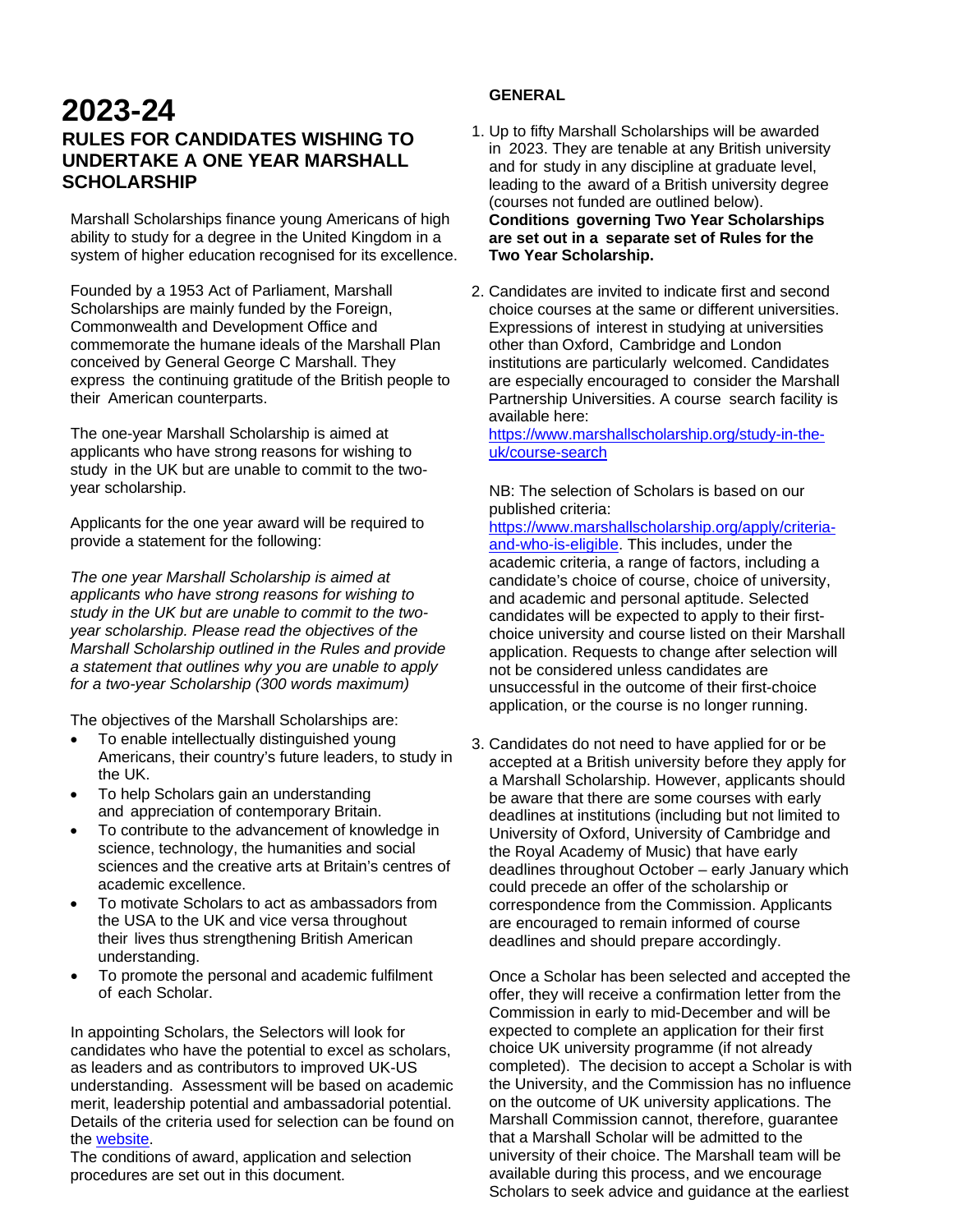opportunity (please note that the offices will be closed during the holiday period).

When a Scholar receives an offer from Oxford or Cambridge, the Commission will identify the College at which a Scholar should seek a place.'

4. Final selection of candidates is made by eight regional selection panels in the US.

# **AWARDS**

- 5. The total value of a Marshall Scholarship varies according to the circumstances (place of residence, selected university, etc.) of each Scholar but the figure tends on average to be about £38,000 a year. This comprises:
	- a personal allowance to cover residence and cost of living expenses at the current stipend rate of £1,116 per month for Scholars studying outside of London and £1,369 for those studying in London. The stiped rates are set by the UK government are reviewed in October each year.;
	- payment of tuition fees;
	- fares to and from the United States;
	- Claimable allowances totalling approximately £3,300:
		- a grant for books;
		- a grant for approved travel in connection with studies;
		- payment of necessary daily expenses for travel between place of residence and place of study, provided the distance between the two is reasonable;
		- **a** grant for the cost of preparation of any thesis submitted for examination, if required;
		- shipping of property to and from the United **States**

6. Marshall Scholarships are not subject to UK Income Tax but may be considered taxable income by the US Internal Revenue Service.

# **ELIGIBILITY**

7. To qualify for the 2023 One Year awards, candidates should:

- be citizens of the United States of America (at the time they apply for a scholarship);
- (by the time they take up their scholarship ie September 2023) hold their **first** undergraduate degree from an accredited four-year college or university in the United States;
- have obtained a grade point average of not less than 3.7 on their undergraduate degree at the time of application (if the last grades the candidate received were Fall 2020 this GPA will be used).
- have graduated from their **first** undergraduate college or university after April 2020.
- **not** have studied for or hold a degree or degreeequivalent qualification from a UK University or GCSE/A level qualifications undertaken in the UK.

**Applicants who plan to attend graduate school in the US following their year in the UK should demonstrate that they have already applied, or intend to apply in the next couple of months, for these degrees and would be able to defer entry for one year in order to take up the Marshall Scholarship.**

**Candidates are only allowed to apply for either the one year or the two year Marshall Scholarship. Any candidate found applying for both will automatically be disqualified.**

# **COURSE SELECTION**

8. The following courses are **NOT** funded on the one year Marshall Scholarship:

- Second BA/BSc (undergraduate) Degrees
- MBA (any university)
- MSc/MFE Financial Economics (any university)
- PG Diplomas/Certificates in any subject (any university)
- Degrees leading to professional qualifications in medicine, dentistry, veterinary science and law (these degrees typically take 5 years to complete)
- Distance Learning degrees
- Degrees that require extended periods away from the University or the UK, including joint degrees with Universities not in the UK
- Supervised research not leading to a degree qualification
- 15 month courses (courses longer than 12 months)
- Courses that start in January

One-year candidates must only consider degrees that are at least 10 months in duration and would be expected to remain in the UK for the duration of the course. Where a commitment to return to the US earlier than this is anticipated, permission will need to be sought from the Commission. Please check the university websites carefully for the duration of the degree in months. There are no exceptions to this regulation.

The following should also be noted:

• *University of London: under the university's regulations it is not possible to complete a research MPhil degree in less than two years.*

NB Candidates who list any of the qualifications not funded by the Marshall Commission on their application will not be invited to an interview. In addition if a candidate puts Oxford, Cambridge or Imperial College, King's College London, LSE or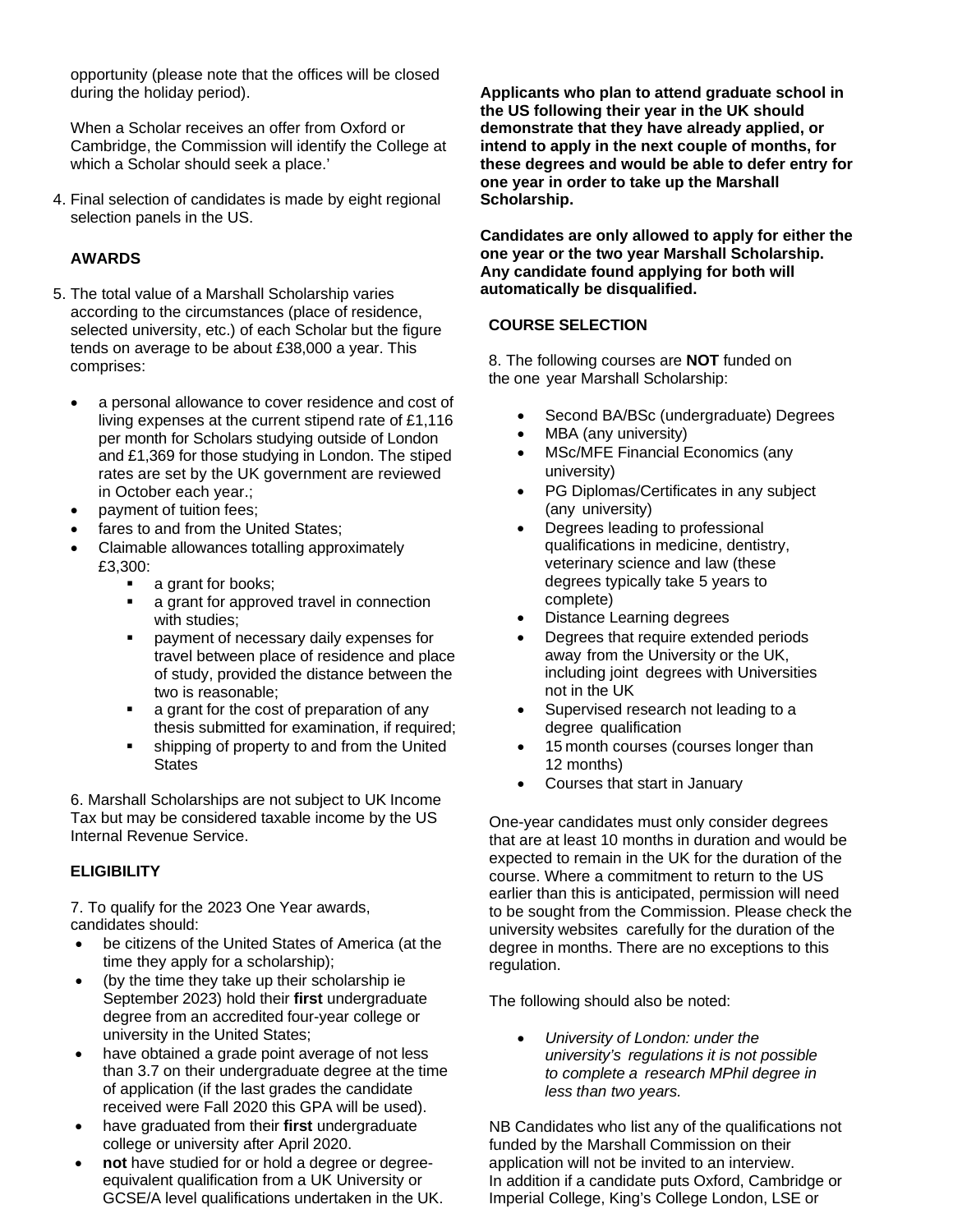UCL as their first choice institution none of these universities can be listed as second choice institutions.

# **PARTNERSHIP MARSHALL SCHOLARSHIPS**

9. The Marshall Commission has partnership Scholarships with:

University of Bath University of Birmingham University of Bradford University of Bristol Cardiff University Durham University University of East Anglia University of Edinburgh University of Exeter University of Glasgow Guildhall School of Music and Drama University of Hull Imperial College London Keele University University of Kent King's College London University of Leeds University of Liverpool London School of Economics and Political Science London School of Hygiene and Tropical Medicine University of Manchester Newcastle University University of Nottingham Queen Mary University of London Queen's University Belfast University of Reading Royal Holloway, University of London Royal Northern College of Music School of Oriental and African Studies (SOAS) University of St Andrews University of Sheffield University of Southampton University of Surrey University of Sussex University College London University of Warwick University of York

To be considered for the joint Marshall Scholarships you must include any of the above institutions on your application form as your **first** choice. For further information on these Scholarships please se[e](http://www.marshallscholarship.org/applications/) [http://www.marshallscholarship.org/applications/p](http://www.marshallscholarship.org/applications/)artner scholarships

In addition, the Marshall Aid Commemoration Commission has partnerships with the following Oxford and Cambridge Colleges:

Balliol College, Oxford Christ's College, Cambridge Christ Church, Oxford Downing College, Cambridge Exeter College, Oxford Gonville and Caius College, Cambridge King's College, Cambridge

New College, Oxford

Newnham College, Cambridge Nuffield College, Oxford Pembroke College, Cambridge Somerville College, Oxford St John's College, Cambridge Trinity College, Cambridge Trinity College, Oxford University College, Oxford

**NB: Candidates for all of these Scholarships will compete in the main Marshall Scholarship competition and if no-one of sufficient quality is found these Scholarships will not be offered.**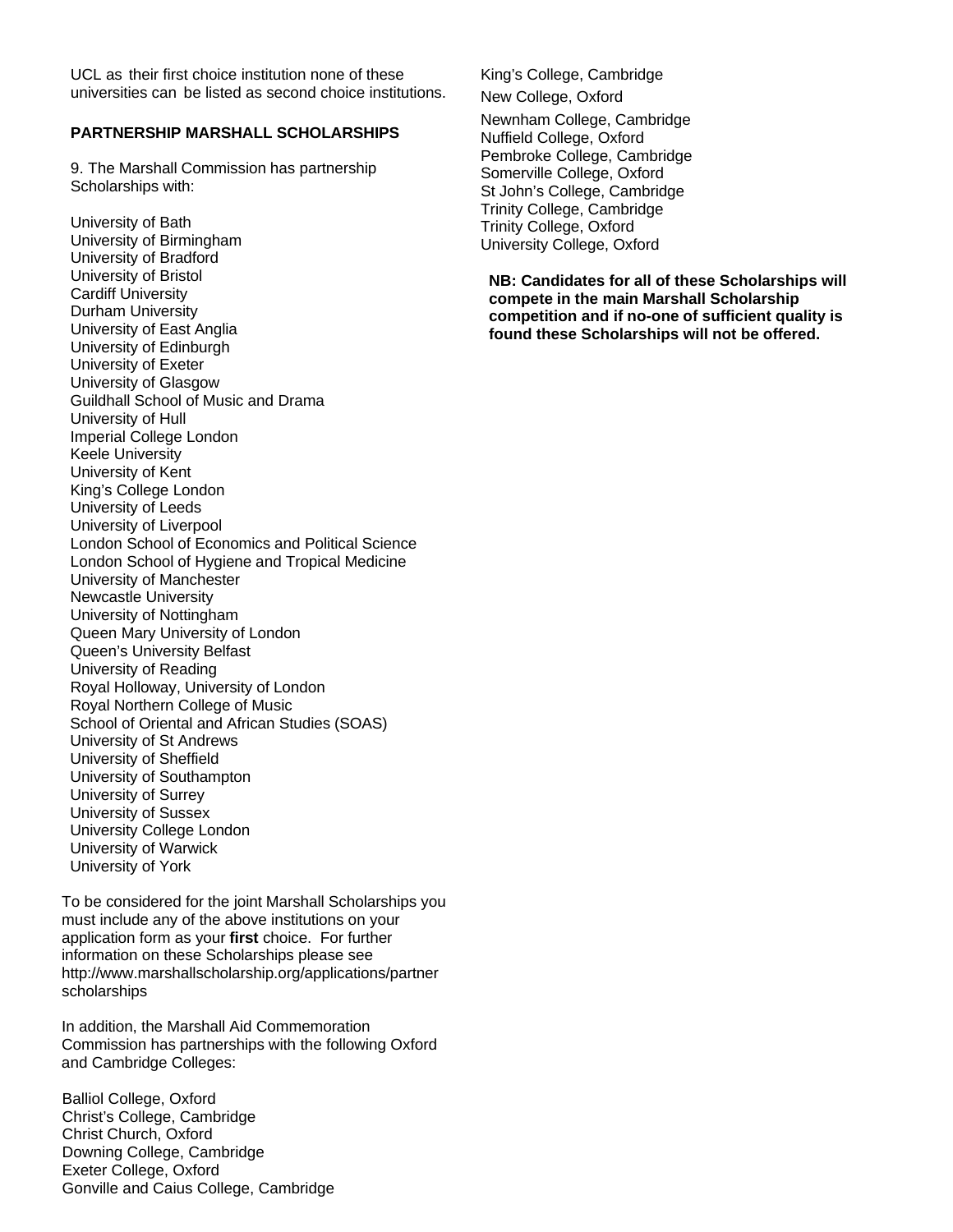#### **MAKING AN APPLICATION**

- 10. Candidates may apply in one region only either that in which they have their permanent home address or ordinary place of residence/employment, or that in which they are studying. Any candidate applying in more than one region will automatically be disqualified. Any candidate found to be falsifying their permanent address will automatically be disqualified.
- 11. Each candidate must submit his/her application on the online form provided.

Applications must be endorsed by the President, Provost, or Academic Dean of the applicant's **undergraduate** educational institution. The online application must be submitted and authorised by a designated member of staff at the applicant's undergraduate educational institution.

In exceptional circumstances candidates may be nominated by their Graduate School or employer. However, special permission must be sought from the Marshall Commission. The internal deadline for candidates to submit to their institution will be displayed on the online application form.

**No endorsing institution may submit more than 24 applications overall.** There is no cap on the number of applications that can be sent to an individual Region, but the overall number of applications that an institution can endorse will be a maximum of 24.

All applicants must complete and submit their applications no later than **5pm** in the time zone where your endorsing institution is located on **20 September 2022.** The application will then be processed by your endorsing institution for submission. No changes will be able to be made to the application after this date.

Final submission of the application including the three letters of recommendation and letter of endorsement must be submitted online by the endorsing institution and received at the regional centre no later than **5pm** in the time zone where your endorsing institution is located on **22 September 2022**.

NB: A pdf of the candidate's **official** Academic transcripts must be submitted online. Photocopies of the transcript are acceptable. Unofficial transcripts are not acceptable, and if these are included the application may be considered ineligible.

If invited to interview candidates will be required to courier one hard copy of the transcript to the Regional Centre.

#### **The Commission recommends that applications be submitted well in advance of the deadline to avoid any last-minute problems.**

12. Candidates invited for interview must bring with them evidence of date of birth and US citizenship (i.e. a passport).

#### **SELECTION**

- 13. As future leaders, with a lasting understanding of British society, Marshall Scholars will strengthen the enduring relationship between the British and American peoples, their governments and their institutions. Marshall Scholars are talented, independent and wideranging in their interests and their time as Scholars will enhance their intellectual and personal growth. Their direct engagement with Britain through its best academic programmes will contribute to their ultimate personal success.
- 14. In appointing Scholars, the Selectors will look for candidates who have the potential to excel as scholars, as leaders and as contributors to improved UK-US understanding. Assessment will be based on academic merit, leadership potential and ambassadorial potential. Details of the criteria used for selection can be found at [https://www.marshallscholarship.org/apply/criteria](https://www.marshallscholarship.org/apply/criteria-and-who-is-eligible)[and-](https://www.marshallscholarship.org/apply/criteria-and-who-is-eligible) [who-is-eligible](https://www.marshallscholarship.org/apply/criteria-and-who-is-eligible)

Preference will be given to candidates who display a potential to make a significant contribution to their own society. Selectors will also look for strong motivation and seriousness of purpose, including the presentation of a specific and realistic academic programme. Selectors will also be looking for a strong post-scholarship plan.

The Marshall Aid Commemoration Commission promotes an equal opportunities policy and is committed to ensuring their selection process is fair and equal and that our selections reflect the diversity of the United States.

15. Applications will be received and reviewed at eight regional centres in the United States (see para. 26 below). Shortlisted candidates will be called for interview in early November.

The final selection will be announced shortly after interview. Those nominated for a scholarship will be offered a scholarship in writing and will be asked to accept or decline this offer, also in writing, within a 10- 12 day period. (NB this timeframe may be shorter if the interviews take place late in the interview week.) In keeping with other UK government-funded programs, the Marshall Commission asks Scholars to give a definitive and final response in this way. All awards are ultimately subject to the ability of those nominated for a Scholarship to receive an offer to study at a British university.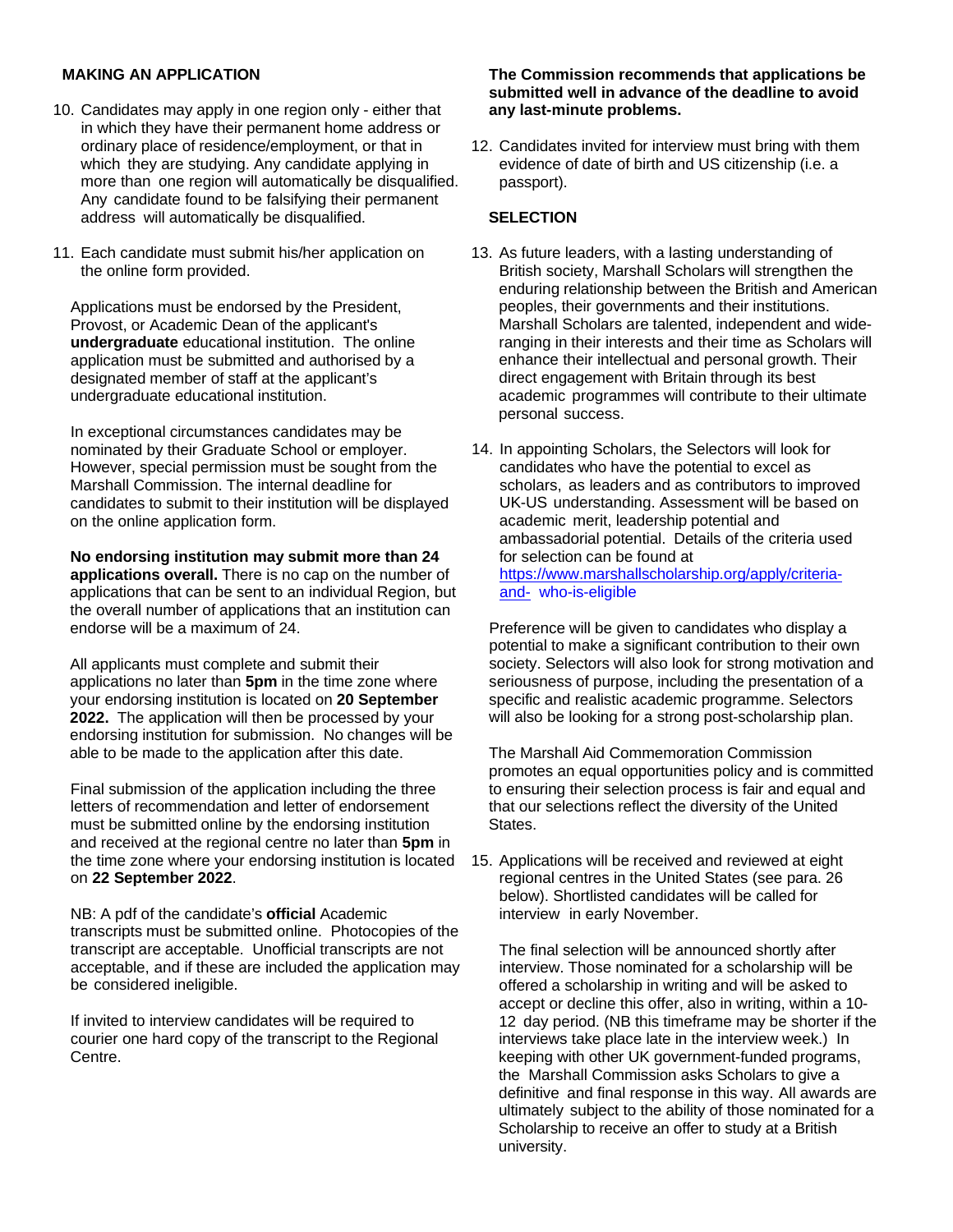- 16. Expenses. Candidates will be called for interview in the region in which they have applied and may be reimbursed their travel expenses. Such expenses may not exceed the cost of a round-trip airfare (at the most economical rate available) and unavoidable overnight accommodation. Candidates will only be reimbursed if they follow the travel claim instructions provided at the time of interview.
- 17. Overseas applicants. Applications will be accepted from qualified persons residing outside the United States only if they send an email to the Regional Centre which includes a signed undertaking that they will return to the US at their own expense if invited for interview.

### **TENURE FOR THE ONE YEAR MARSHALL SCHOLARSHIP**

18. A one year Marshall Scholarship is tenable for one academic year (i.e., 12 months). It is a condition of the award that Marshall Scholars must proceed to a degree that can be completed within the 12-month tenure. **It should be noted that courses that run for less than 10 months will not be funded on this Scholarship.**

The one year Marshall Scholarships cannot be extended beyond the 12 month tenure.

19. Scholars are required to enrol at a British university for the full year of their award as full-time students proceeding to a higher degree.

As a Marshall Scholarship is intended to give the holder an opportunity to see as much as possible of the United Kingdom, meet its people and observe its institutions, Scholars will be expected to spend the majority of their vacation time in the country. **Academic study proposals involving lengthy periods away from the university or outside the United Kingdom will not be accepted.** All visits (for academic or non-academic reasons) overseas including to the United States are subject to approval by the Marshall Commission and may not exceed **30** days in an academic year. If permission is given by the Commission to exceed this limit Scholars may be subject to a loss of living allowance for period.

20. Scholars' supervisors or directors of study at their UK universities will be asked to report at the end of their award to the Commission on their academic progress and general conduct. Should a Scholar be dismissed from his/her university for any reason, the Scholarship will be immediately terminated.

# **MARRIAGE**

- 21. Applicants are required to notify any change in their marital status to the regional centre to which they have applied or, if already selected for an award, to the Commission in London.
- 22. The Commission does not offer an additional allowance for married Scholars but has discretion to pay the fares of the families of married Scholars and to meet the cost of shipping a reasonable amount of baggage.

# **OTHER SCHOLARSHIPS AND EARNED INCOME**

23. Candidates are asked to state on their application form whether they have applied, or intend to apply, for any similar scholarships. Marshall Scholarships cannot be held concurrently with any scholarship or award of like value.

The Commission reserves the right to abate or withdraw its Scholarships in instances where Scholars are beneficiaries of other significant awards, prizes or earned income. Marshall Scholars are able to undertake part-time paid employment while in the UK but this is subject to Home Office Regulations, university/college regulations, and individual Scholars' overall commitment to their studies in the UK and conditions of award. Scholars should remember that their academic studies are of paramount importance and should be given due priority.

Candidates who are in the military, and are receiving a salary, will receive a reduced maintenance allowance.

# **CODE OF CONDUCT FOR SCHOLARS**

24. The Marshall Aid Commemoration Commission reserves the right to withdraw an offer of Scholarship under various conditions including if a Scholar or Scholar Elect engages in behaviour that is in violation of the [Scholar Code of Conduct.](https://www.marshallscholarship.org/media/2383/scholar-code-of-conduct_may-2022.pdf)

As a Marshall Scholar or Scholar Elect, the holder is an ambassador for both the Marshall Commission and the United States of America, and their actions and remarks will have an impact on the reputation of both. Scholars are therefore expected to adhere to high standards of conduct and behaviour and to show respect to others and your surroundings at all times.

The Marshall Commission aims to enable a free exchange of ideas during all its activities in order to achieve the maximum potential impact for all participants. Recognising the diversity of backgrounds among our award holders – in terms of race, religion, gender, sexuality and cultural values – Scholars are reminded to always be respectful to others.

The Marshall Commission is committed to proactively safeguarding and promoting the welfare of Marshall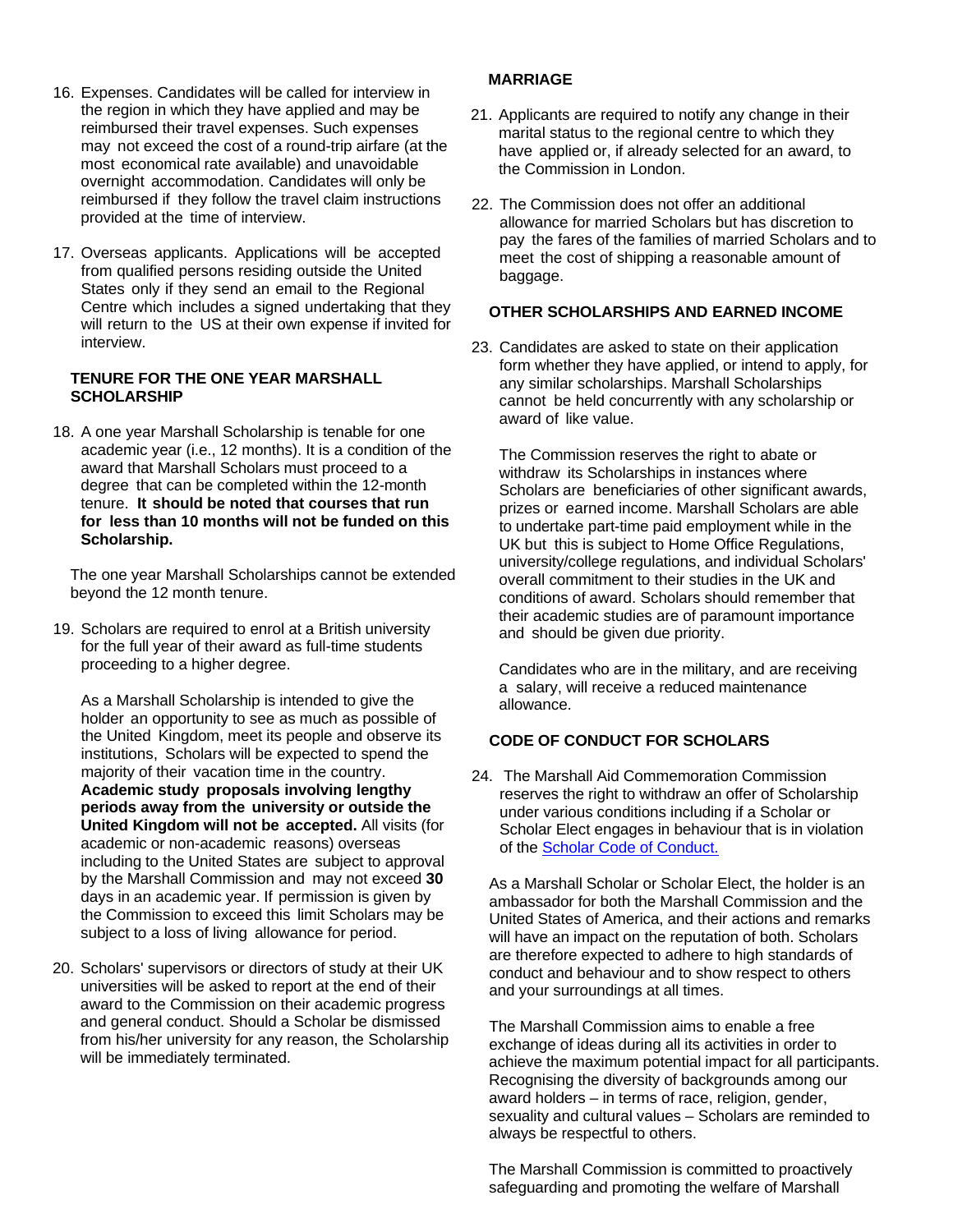Scholars, and to protecting all those with whom the Commission comes into contact. The Commission requires Commissioners, Secretariat staff, and Scholars and Fellows to fulfil their role and responsibilities in a manner consistent with requirements for safeguarding.

Any complaints received will be taken very seriously and any behaviour that does not adhere to the above values and expectations will be addressed by the Marshall Commission.

#### **REGIONAL CENTRES**

25. The eight regions mentioned in paragraph 12 above are as follows:

**ATLANTA REGION:** Alabama, Florida, Georgia, Mississippi, North Carolina, South Carolina, Tennessee, Puerto Rico and US Virgin Islands.

Regional centre: British Consulate-General, Georgia Pacific Center, Suite 3400, 133 Peachtree Street NE, Atlanta, GA 30303. (404) 954 7707. E-mail: [Atlanta@marshallscholarship.org](mailto:Atlanta@marshallscholarship.org)

**BOSTON REGION:** Connecticut (except Fairfield County), Maine, Massachusetts, New Hampshire, Rhode Island, Vermont.

Regional centre: British Consulate-General, One Broadway, Cambridge, MA 02142. E-mail: [Boston@marshallscholarship.org](mailto:Boston@marshallscholarship.org)

**CHICAGO REGION:** Illinois, Indiana, Iowa, Kansas, Kentucky Michigan, Minnesota, Missouri, Nebraska, North Dakota, Ohio, South Dakota, Wisconsin.

Regional centre: British Consulate-General, 625 North Michigan Avenue, Suite 2200, Chicago, IL 60611. Email: [Chicago@marshallscholarship.org](mailto:Chicago@marshallscholarship.org)

**HOUSTON REGION:** Arkansas, Colorado, Louisiana, New Mexico, Oklahoma, Texas.

Regional centre: British Consulate-General, 1301 Fannin St Suite 2400, Houston, TX 77002. E-mail: [Houston@marshallscholarship.org](mailto:Houston@marshallscholarship.org)

**LOS ANGELES REGION:** Arizona, Hawaii, Nevada, Southern California (including the following counties: San Luis Obisbo, Kern, San Bernardino, Riverside, Santa Barbara, Ventura, Los Angeles, Orange, San Diego, Imperial), Utah.

Regional centre: British Consulate-General, 2029 Century Park East, Suite 1350, Los Angeles, CA 90067. E-mail: [Losangeles@marshallscholarship.org](mailto:Losangeles@marshallscholarship.org)

**NEW YORK REGION:** Connecticut (Fairfield County only), New Jersey, New York, Pennsylvania.

Regional centre: British Consulate-General, 885 2nd Ave, New York, NY 10017. Email: [Newyork@marshallscholarship.org](mailto:Newyork@marshallscholarship.org)

**SAN FRANCISCO REGION:** Alaska, Idaho, Montana, Northern California (including the following counties: Alameda, Alpine, Amador, Butte, Calaveras, Colusa, Contra Costa, Del Norte, El Dorado, Fresno, Glenn, Humboldt, Inyo, Kings, Lake, Lassen, Madera, Marin, Mariposa, Mendocino, Merced, Modoc, Mono, Monterey, Napa, Placer, Plumas, Sacramento, San Benito, San Francisco, San Joaquin, San Mateo, Santa Clara, Santa Cruz, Shasta, Sierra, Siskiyou, Solano, Sonoma, Stanislaus, Sutter, Tehama, Trinity, Tulare, Tuolumme, Yolo, Yuba), Oregon, Washington State, Wyoming.

Regional centre: British Consulate-General, Suite 850, 1 Sansome Street, San Francisco, CA 94104. E-mail[:](mailto:Sanfrancisco@marshallscholarship.org) [Sanfrancisco@marshallscholarship.org](mailto:Sanfrancisco@marshallscholarship.org)

**WASHINGTON DC REGION:** Delaware, District of Columbia, Maryland, Virginia, West Virginia.

Regional centre: The British Embassy, 3100 Massachusetts Avenue NW, Washington, DC 20008- 3600. E-mail: [WashingtonDC@marshallscholarship.org](mailto:WashingtonDC@marshallscholarship.org)

The offices of **the Marshall Aid Commemoration Commission** in London are located at the following address: Association of Commonwealth Universities, Woburn House, 20-24 Tavistock Square, London WC1H 9HF. 44 (0)207 380 6700; Fax: 44 (0)207 387 2655; E-mail: [apps@marshallscholarship.org](mailto:apps@marshallscholarship.org) URL: [http://www.marshallscholarship.org](http://www.marshallscholarship.org/)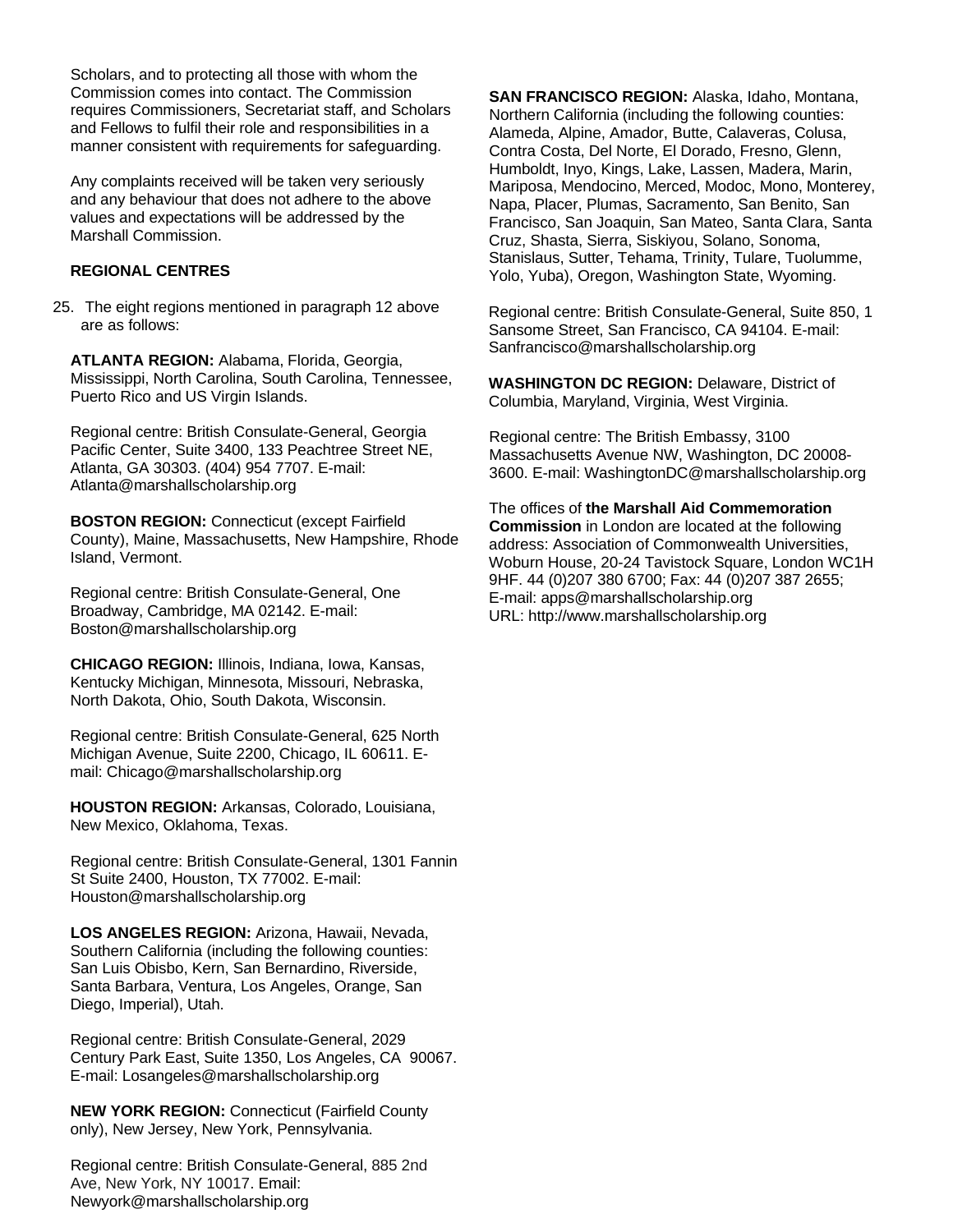#### **FURTHER INFORMATION FOR APPLICANTS**

#### **ADMINISTRATION**

- 26. Full details of administrative arrangements will be given to Scholars with notification of their awards but in considering whether to apply for an award candidates may like to be aware of the points covered in paragraphs 29-34 below.
- 27. Passages. Fares for Marshall Scholars will be paid from their place of residence in the United States to their university in the United Kingdom. The fares will cover economy class air travel in the United States, economy class transatlantic air fares and standard class train fares in the United Kingdom. No other expenses of travel can be met but the Commission has discretion to pay the fares of the families of married Scholars and to meet the cost of shipping a reasonable amount of unaccompanied baggage across the Atlantic. Subject to satisfactory completion of studies in the United Kingdom, fares will be paid for return journeys on the same basis. Scholars are not debarred from travelling by other means or at other rates to take up their award, but no reimbursement can exceed the actual amount expended nor the equivalent of the cost of the passages described above.

All Marshall Scholars must apply for Entry Clearance before they arrive in the UK. The Marshall Commission has special arrangements for Scholars' applications and information will be sent once a placement has been secured

- 28. The Scholars are usually expected to travel to the United Kingdom from Washington D.C. as a group and arrangements for the transatlantic flight will be made by the British Embassy in Washington. Information about the travel in the United States will also be available from the British Embassy in Washington. Scholars who for special reasons obtain the Executive Secretary's permission to make independent travel arrangements must arrange to arrive in time for the beginning of their academic studies and will, on arrival in the UK, be paid in sterling the cost of their passage up to the permissible maximum indicated in paragraph 25 above.
- 29. Insurance. The Commission has no responsibility for insurance against sickness, accident, or death either for candidates in the United States or for selected Scholars travelling to or from or residing in the United Kingdom. Although eligible for medical treatment in the United Kingdom (see paragraph 31 below) Scholars are advised to maintain ongoing health insurance in the United States during their period of tenure. Scholars are also advised to make adequate arrangements for insurance of personal possessions when travelling to or from or residing in the United Kingdom.
- 30. Medical Treatment in the United Kingdom. Overseas students will pay a health tariff when applying for their

visa (this tariff will be paid on behalf of Marshall Scholars) and will therefore be entitled to free medical attention under the British National Health Service while in the United Kingdom. Many British universities have their own panel of doctors available for students. It is recommended that before Scholars arrive in the UK, they should be immunised against the meningococcal C infection, with the MenC vaccine, as this is often required by the Universities as condition for registration.

- 31. Payment of Stipends. The Executive Secretary will pay Scholarship emoluments to Scholars in not less than four instalments spread over the academic year in accordance with the directions of the Commission.
- 32. Accommodation. Marshall Scholars are strongly advised to take advantage of university/college housing whenever this is available. If Scholars choose to live privately this accommodation should not be arranged until after the Scholar arrives in the UK.
- 33. Married Scholars. Married Scholars or those contemplating bringing partners with them are advised that they will require some additional funds. UK government regulations permit spouses/long term partners accompanying Scholars to undertake paid employment for the duration of the award, and so the Commission recommends that employment opportunities are explored before arriving in the UK.

#### **THE BRITISH UNIVERSITIES**

- 34. Higher education in the United Kingdom is provided in a wide variety of universities. A full list of institutions at which Marshall Scholarships are tenable follows. However, in certain instances, awards may be held at other institutions which offer degree courses in partnership with and validated by a university.
- 35. Candidates are advised to find out all they can about British universities and the availability of their desired programme of study or research since facilities vary from one institution to another. Some programmes which are commonly available in the universities and colleges of the United States are not found in British universities and, where they are available, different kinds of preparation are required.
- 36. The majority of British students usually enter university directly following their secondary school (High School) education, of which the last two years at least will have been largely devoted to specialised preparation for their proposed university programme, admission to which is by competitive selection. In general they study (or "read") for three or four years for a degree in one particular subject, and do not cover the wide field of studies usually required in American institutions. Marshall Scholars choosing graduate programmes in the UK will therefore find that a considerable measure of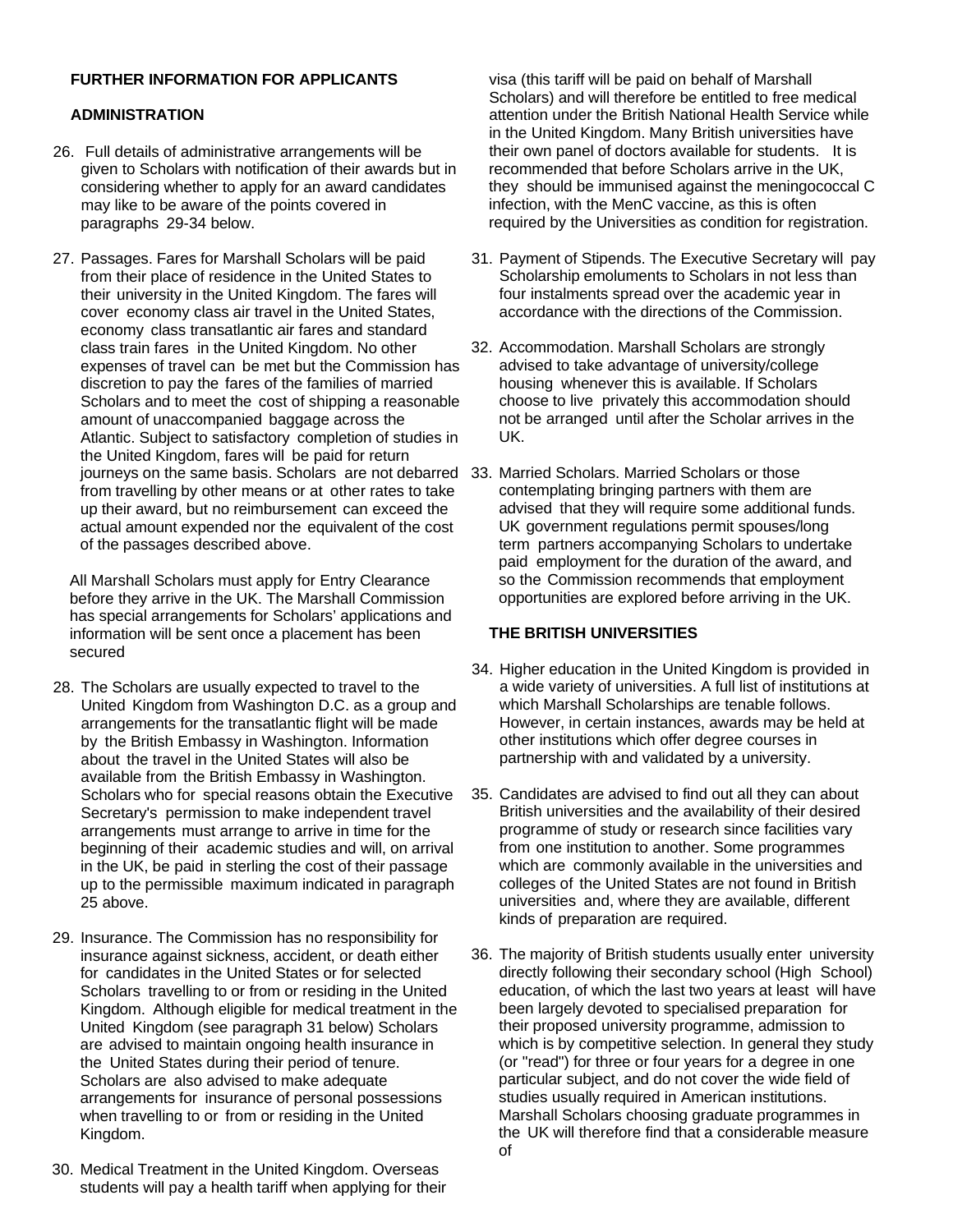specialised attainment is expected in their chosen subject.

37. The minimum period of study for a dental, medical or veterinary science degree in the UK is five years; it is therefore not possible to undertake clinical training in these subjects on a Scholarship.

## **REFERENCE LITERATURE**

38. It is suggested that candidates consult the following:

The British Institutions section on the Marshall Scholarship website: [www.marshallscholarship.org/studyuk/](http://www.marshallscholarship.org/studyuk/)

Marshall Scholarship Course Finder: <http://www.marshallscholarship.org/studyuk/findacourse>

[http://www.prospects.ac.uk/postgraduate\\_study.htm](http://www.prospects.ac.uk/postgraduate_study.htm) Detailed guides to postgraduate study giving information on courses and research opportunities in the UK.

General information on studying in the UK, undergraduate and postgraduate, is available on the EducationUK website (https://studyuk.britishcouncil.org/) and the British Council, British Embassy, 3100 Massachusetts Avenue NW, Washington, DC20008-3600, [\(https://www.britishcouncil.us/\)](http://www.britishcouncil.us/))

39. For full and detailed information about courses and application procedures at particular universities, candidates should contact the Admissions Office of the institution concerned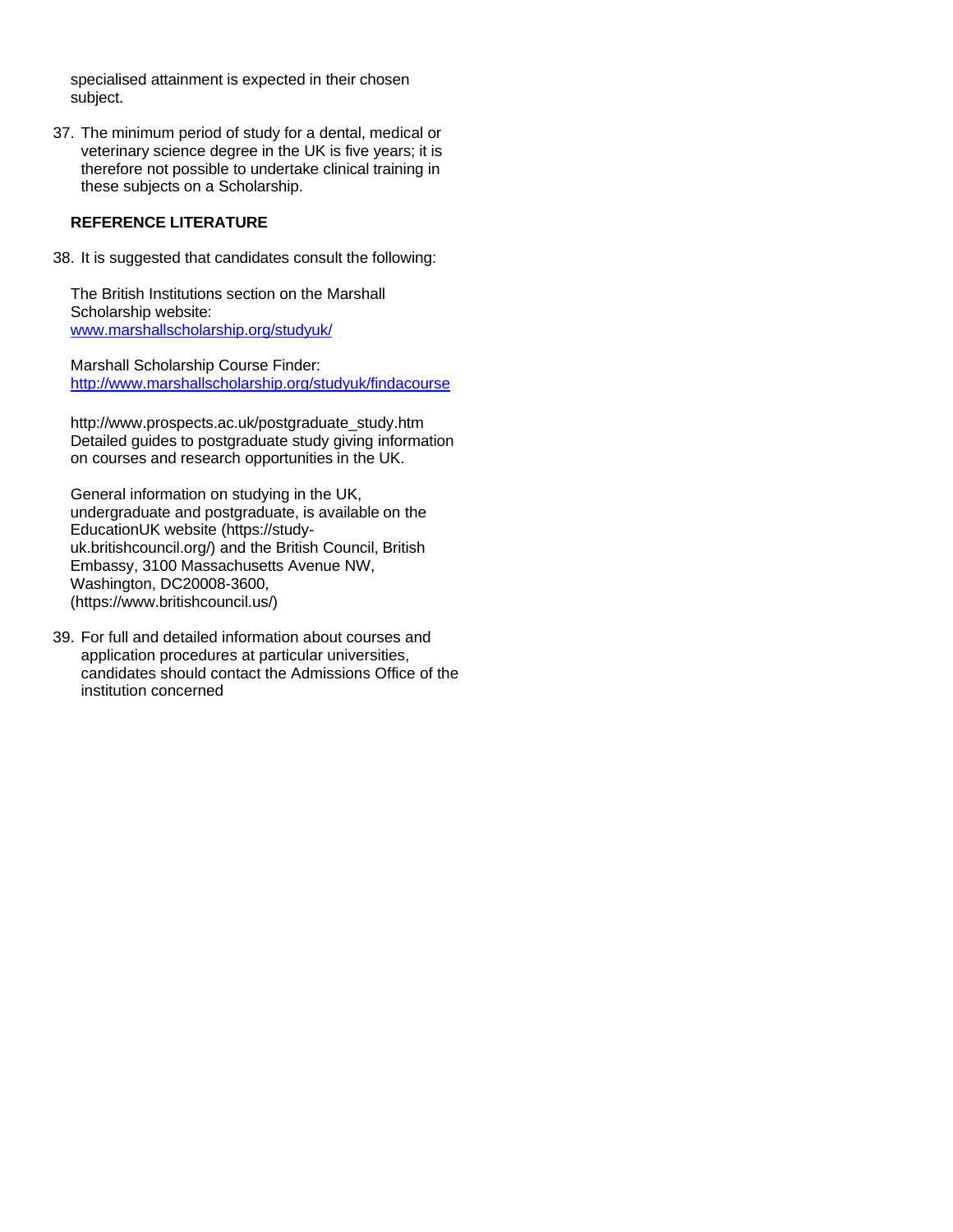**British Universities** [University of Abertay Dundee](http://www.abertay.ac.uk/) **University of the Highlands and** Oxford [Brookes University](http://www.brookes.ac.uk/)<br>Aberystwyth University **Numbersity** Islands [Aberystwyth](http://www.aber.ac.uk/) University lslands Plymouth University<br>Anglia Ruskin University University of Huddersfield University of Portsmouth Anglia Ruskin [University](http://www.anglia.ac.uk/) University [of Huddersfield](http://www.huddersfield.ac.uk/) University [of Portsmouth](http://www.port.ac.uk/) [University](http://www.hull.ac.uk/) of the Arts London - <br>
University of Hull College London - Camberwell College of Art College London - Camberwell College of Art College London - Camberwell College of Art *[Camberwell](http://www.camberwell.arts.ac.uk/) College of Art* [Imperial](http://www.ic.ac.uk/) College London **Camberwell College** of Art **Imperial College** London **Central St Martins College** of Art and **Keele [University](http://www.qub.ac.uk/) Central St Martins College of Art and Keele University Central St [Martins College](http://www.csm.arts.ac.uk/) of Art and** [Keele](http://www.keele.ac.uk/) University<br>
Design **Martion** Design **[Design](http://www.csm.arts.ac.uk/)**<br>
Design **Design**<br>
Design [University](http://www.kent.ac.uk/) Chelsea College of Art and Design **Network College College of Art and Design [Chelsea](http://www.chelsea.arts.ac.uk/) College of Art and Design** Kingston [University](http://www.rgu.ac.uk/) **Robert Gordon University** Chelsea College of Communication Lancaster University **Robert Gordon University** *London College of [Communication](http://www.lcc.arts.ac.uk/)*<br> *London College of Fashion*<br> *London College of Fashion*<br> *London College London College of [Fashion](http://www.fashion.arts.ac.uk/)*<br>
Wimbledon College of Art **College**<br>
Vimbledon College of Art **Rose College Leeds Beckett University College** Royal Academy of Dramatic Art *[Wimbledon](http://www.wimbledon.arts.ac.uk/) College of Art* **Leeds Beckett [University](http://www.lmu.ac.uk/) Royal [Academy](http://www.rada.org/) of Dramatic College Arts University** Royal Academy of Dramatic Arts University **Arts** University **Arts** University **Arts** University Arts University Bournemouth Leeds College of Music Royal Agricultural University Aston [University](http://www.aston.ac.uk/) **Article 2018** Leeds Trinity University<br>
Bangor University **[College](http://www.rca.ac.uk/) of Article College of Article College of Article College of Article College of Articl** Bangor University **Bangor University** University [of Leicester](http://www.le.ac.uk/) **Music [College](http://www.rcm.ac.uk/) of Music College of Music**<br>Bath Spa University **Number 2010** University of Lincoln **College of Conservatoire** of Bath Spa [University](http://www.bathspa.ac.uk/) **Superversity Multimeter Conservators** [University of Lincoln](http://www.lincoln.ac.uk/) [Royal](http://www.rsamd.ac.uk/) Conservatoire of Scotland<br>
University of Bath **Multimeter College of Music**<br>
University of Liverpool **College of Music** [University](http://www.bath.ac.uk/) of Bath **Victor College of Music**<br>
University Music University Royal Welsh College of Music and<br>
University Royal Welsh College of Music and<br>
Royal Welsh College of Music and [University of Bedfordshire](http://www.beds.ac.uk/) **Liverpool Hope [University](http://www.hope.ac.uk/)** Royal Welsh [College](http://www.rwcmd.ac.uk/index.asp) of Music and<br>
University of Birmingham **Liverpool John Moores University** Drama [Birmingham City](http://www.bcu.ac.uk/) University **State of Long Control Condon** Birmingham City [University of St Andrews](http://www.st-and.ac.uk/)<br>Bishop Grosseteste University **State Control Control Control Condon** Condon Diversity of St Mark and St John Bishop Grosseteste University **[Birkbeck, University](http://www.bbk.ac.uk/) of London** University of St Mark University of St Mark And University of Bolton City, University of London St Mary's University [Bournemouth](http://www.bournemouth.ac.uk/) University *[Courtauld](http://www.courtauld.ac.uk/) Institute of Art* [University of Salford](http://www.salford.ac.uk/) [University of Bradford](http://www.bradford.ac.uk/) *[Goldsmiths, University](http://www.goldsmiths.ac.uk/) of London* [University](http://www.sheffield.ac.uk/) of Sheffield [University of Brighton](http://www.brighton.ac.uk/) **Fighton** *[Heythrop](http://www.heythrop.ac.uk/) College* **Fighton Sheffield Hallam [University](http://www.shu.ac.uk/)**<br>
The Institute of Cancer Research **Sheffield Hallam University of Southampton** [University](http://www.bristol.ac.uk/) of Bristol *The Institute [of Cancer](http://www.icr.ac.uk/) Research*<br> **Brunel University** *Southampton College London* Brunel [University](http://www.brunel.ac.uk/) *King's [College](http://www.kcl.ac.uk/) London* Southampton [Solent University](http://www.solent.ac.uk/)<br>
University of Buckingham **Supersety** *London Business School* **Supersity of South Wales** [University of Buckingham](http://www.buckingham.ac.uk/) *London Business School* University of South Wales University [of Cambridge](http://www.cam.ac.uk/) *Political [Science](http://www.lse.ac.uk/) (LSE)* [University of Stirling](http://www.stirling.ac.uk/) Canterbury [Christ Church](http://www.canterbury.ac.uk/) University *London School of [Hygiene](http://www.lshtm.ac.uk/) and Dniversity of Strathcl*<br>Cardiff University of Suffolk *Tropical Medicine (LSHTM)* University of Suffolk Cardiff [University](http://www.cardiff.ac.uk/) *Tropical Medicine [\(LSHTM\)](http://www.lshtm.ac.uk/)* University of Suffolk University of Central [Lancashire](http://www.uclan.ac.uk/) *Royal [Academy](http://www.rhul.ac.uk/) of Music* [University of Surrey](http://www.surrey.ac.uk/) [University of Chichester](http://www.ucc.ac.uk/) **and [Drama](http://www.cssd.ac.uk/)** *and Drama Swansea [University](http://www.swan.ac.uk/)* Coventry University Coventry University Coventry University Coventry University Coventry University **Coventry [University](http://www.coventry.ac.uk/)** *Royal [Holloway, University](http://www.rhul.ac.uk/)* **of London**<br>*Royal Veterinary College of London Royal Veterinary College* Cranfield [University](http://www.cranfield.ac.uk/) *Royal Veterinary College* Trinity Laban Conservatoire of Music<br>
University for the Creative Arts **State Conservatoire State Conservatory** State Conservatorie of Music University for the Creative Arts *St George's University of London* and Drama De [Montfort University, Leicester](http://www.dmu.ac.uk/) *(comprised of the research institutes)* University of Wales Trinity of Wales Tri<br>University of Derby **The School of Oriental and African** University of Warwick [University of](http://www.derby.ac.uk/) Derby *The School [of Oriental](http://www.soas.ac.uk/) and African*<br>
University of Dundee Studies (SOAS) [University of Dundee](http://www.dundee.ac.uk/) *Studies [\(SOAS\)](http://www.soas.ac.uk/)* University of West London [University of East](http://www.uea.ac.uk/) Anglia **London Academy of Music and** University of West of Scot<br>
University of East London **Dramatic Art** Desembed Act **University of Westminster** [University](http://www.uel.ac.uk/) of East London **Dramatic Art** Dramatic Art **University of Westminste**<br>
Edge Hill University **Condon Metropolitan University Chill University of Winchester** Edge Hill [University](http://www.edgehill.ac.uk/) **London [Metropolitan](http://www.londonmet.ac.uk/) University Chiversity of Winchester**<br>
University of Edinburgh **Conney London South Bank University** Chiversity of Wolverhampton Edinburgh Napier University **[Loughborough](http://www.loughborough.ac.uk/) University**<br>
University of Essex<br>
University of Manchester [University](http://www.essex.ac.uk/) of Essex **Witter States Conversity Conversity of Manchester** Wrexam Glyndwr University<br>
University of Exeter **Manchester Metropolitan University** University of York [University](http://www.exeter.ac.uk/) of Exeter **Manchester [Metropolitan](http://www.mmu.ac.uk/) University**<br>
Falmouth University **Middlesex** University [University](http://www.glasgow.ac.uk/) of Glasgow<br>
Glasgow Caledonian University<br>
Newman University<br>
Newman University Glasgow [Caledonian](http://www.gcal.ac.uk/) University **Newman University Community Communisty** Caledonian University **Communisty** Classes Communisty Classes Communisty Classes Communisty Classes Communisty Classes Communisty Classes Communisty Cl [Glasgow](http://www.gsa.ac.uk/) School of Art **Christian Contract Contract Contract Contract Contract Contract Contract Contract Contract Contract Contract Contract Contract Contract Contract Contract Contract Contract Contract Contract Contract** [University of Gloucestershire](http://www.glos.ac.uk/) **[Northumbria](http://www.northumbria.ac.uk/) University** [Architectural](http://www.aaschool.ac.uk/) Association<br>University of Greenwich **Morthumbria University of the Arts** Christie's Education Guildhall School of Music and Drama Hartbury College **Nottingham [Trent University](http://www.ntu.ac.uk/)** 

Harper Adams [University](http://www.harper-adams.ac.uk/frontv1/index.htm) [Heriot-Watt](http://www.hw.ac.uk/) University University [of Hertfordshire](http://www.herts.ac.uk/)<br> [University](http://www.ox.ac.uk/) of the Highlands and 
University Oxford Brookes University Liverpool John [Moores University](http://www.jmu.ac.uk/)<br>
University of London - Containers University of St Andrews [University of Bolton](http://www.bolton.ac.uk/) *City, [University](http://www.city.ac.uk/) of London* St Mary's University **London School of [Economics](http://www.lse.ac.uk/) and [Staffordshire](http://www.staffs.ac.uk/) Univers<br>** *Political Science (LSE)* **<b>Contains**  [University](http://www.bucks.ac.uk/) of Stirling Queen [Mary, University](http://www.qmul.ac.uk/) of London<br>
Royal Academy of Music<br>
University of Surrey University [of Chester](http://www.chester.ac.uk/) *The Royal Central School [of Speech](http://www.cssd.ac.uk/)* [University of Sussex](http://www.sussex.ac.uk/) School of Advanced Studies<br>
(comprised of the research institutes) University of Wales Trinity St David London South Bank [University](http://www.sbu.ac.uk/) **Contain Condon South Bank University Condon** University of Wolverhan<br>
Loughborough University **Condon South Bank Condon** [Middlesex University](http://www.middlesex.ac.uk/)<br>
Newcastle University<br>
Newcastle University Norwich University of the Arts **[Christie's Education](http://www.christies.com/education/london_overview.asp)**<br>
University of Nottingham<br>
Cotheby's Institute of Art

The Open University [\(Research](http://www.open.ac.uk/) [degrees](http://www.open.ac.uk/) only)<br>University of Oxford [University](http://www.ucl.ac.uk/) [of West of England, Bristol](http://www.uwe.ac.uk/)<br>University of West of Scotland